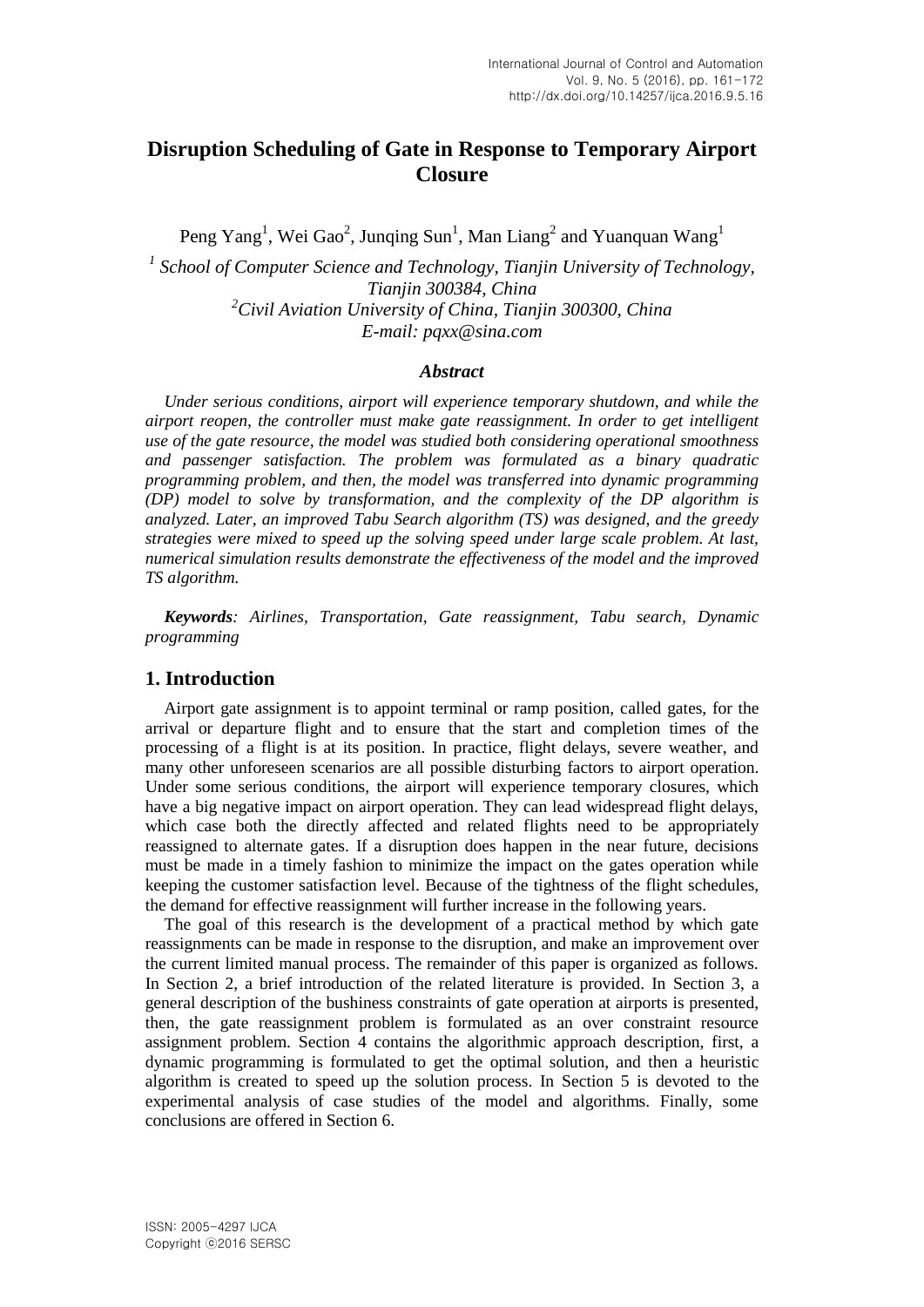## **2. Literature Review**

Gate assignment problems are explored in two ways, namely as planned assignment and as reassignment problems.

### **2.1. Planned Gate Assignment Problem**

Planned Gate assignment problem has already been studied by many researchers, and this problem is considered as the constraint resource assignment problem where the airport gates are resources and flights are resource consumers. Much work has been centered on the gate assigning problem with the objective of minimizing distance  $\text{cost}[1]$ , and this motivation is easy to understand. Later, many other objects were taken into consideration[2,3]. Yu *et al.*[4] established a multi-objective model. Both minimizing the total walking distance of all passengers and balancing the average walking distance of passengers among different airlines were taken into account. However, the scope of the model only concentrated on the domestic flights. Wei *et al.*[5] created a model, which both operational safety and efficiency were taken into consideration, proactive approach was adopted to avoid conflict of power-in vs. push-out based on the analysis of the operational process of aircrafts on the apron.

Flight schedule with flight arrival and departure times is subject to uncertainty and may change over time, so in recent years, the robustness of the gates schedule problem is also take into concern. Buffer time is the time when the gate is unoccupied by flight and it is the most popular strategy to apply buffer time to incorporate the robustness into gate scheduling. Zhao and Cheng [6] proposed a mixed integer model to formulate the robust assignment problem and the objective of the model is to find balance between efficiency and robustness. However, the application of buffer time is on the production of a good planned assignment rather than a good reassignment.

The basic gate assignment problem is quadratic assignment problem as shown to be NP-hard, so many heuristic algorithms are designed to this problem. For example, Xu and Bailey[7] provided a TS heuristic to exploit the special properties of different types of neighborhood moves, and created effective candidate list strategies. Wei and Liu[8] created a GATS algorithm combining genetic algorithms with tabu search to solve the proposed gate assignment model.

### **2.2. Gate Reassignment Problem**

Another type of Airport Gate Assignment work is in the flight gate reassignment due to the flight delay or airport disruptions, i.e. to adjust the flight assignment due to the changes of the original daily flight schedule.

Although there has been much work done on planned assignment, there has so far been a few research on reassignment problems [9, 10], and the research are mainly focused on the case of temporary gate shortages with stochastic flight delays. For example, Gu and Chung[11] designed a genetic algorithm (GA) approach to the problem of gate reassignment problem, which is induced by flight delays. Validation for the GA is performed through comparison with manual results of gate managers.

Maharjan and Matis [12] formulated a binary integer program to the problem of gate reassignment in response to flight delays. The objective of the model was to minimize the walking distance of passengers between disrupted flights. Tang[13] designed a gate reassignment model to deal with temporary gate shortages and stochastic flight delays, and the disturbance values of the model are designed as a linear function. The objective function was designed to minimize the expected disturbance values of all scenarios, and the model would judge which flights needed to change gates or be delayed for system optimization.

These studies primarily deal with reassignment after real-time flight delays, rather than temporary airport closures. In comparison with the temporary gate shortages caused by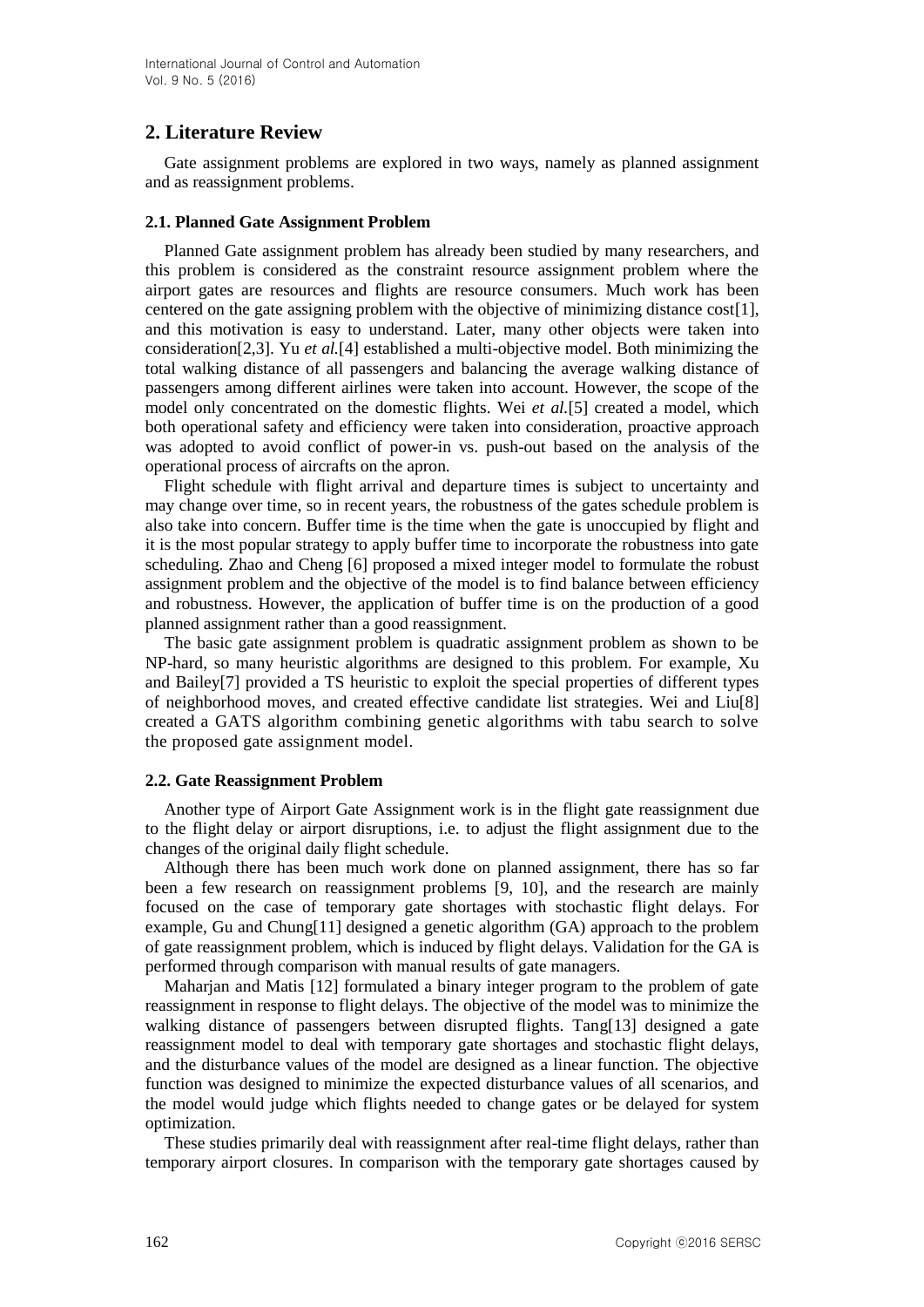flight delays, airport closure will incur longer perturbation time, more perturbed flights and gates, lack of contract gates, and there is still much need to do on this problem.

## **3. Problem Definition and Model**

#### **3.1. Problem Definition**

Before the creation of the mathematical model, the gate reassignment purpose and the business constraints should be considered.

Business Constraints: Every flight must be assigned to one and only one gate or assigned to the apron, and it is prohibited that any two flights are assigned to the same gate simultaneously. If more than one activities overlap, they are not allowed to be assigned to the same gate.

Gate Compatibility: In practice, an airport usually has several different types of gates and each type of gates is restricted to be able to accommodate only certain types of planes. For example, there are small, medium, heavy gates at Tianjin Binhai International Airport. Large gates can be used for all types of flight, while small gates are only available for small flights.

Time Window Constraint: A departing flight should have enough time to get ground service prior to departure, such as fueling, passenger and luggage boarding. So the departure time minus the starting time of the flight should be bigger than the service time window and half of the buffer time.

Reassignment purpose: As the results of some unforeseen incidents, gate reassignment has to be made to obtain a new flight to gate scheme according to original assignment, which can guarantee the safe and smooth operation and better passenger services. To this end, the controller should regard minimizing the walking distance of passengers and the disruption of the original gate plan as the ultimate target.

Because the original assignment has already been created, the disruptions of the flight schedule that happen in the near future may affect the ground service providers' preparation at the target gates. While the authorities make flight gate reassignment during actual operations, they have to consider the disturbances to the original planned assignment and reduce the possible disturbances caused by such deviations, especially when flight schedules are tight.

To provide high-level services to the customers, the airport authority needs to assign the flights to gates so as to reduce the walking distance. However, it is possible and frequent for an airport to face the problem of not enough available gates after a relatively long closure. If too many flights arrived at the airport in a short-time slot, some of the flights may have to be assigned to the remote stands, and shuttle buses will be applied to pick the passengers to the terminal block.

As the number of flights exceeds the number of available gates, the reassignment problem is an over-constrained case. Under over constrained case, the distance from the remote gates or tarmac area to the terminal must be taken into consideration and the assignment to remote gates is undesirable.

In practice, two major types of disturbance may be caused by reassignment, namely space disturbances and time disturbances $[14]$ . After temporary airport closures, the time disturbance will be inevitable, so only space deviation is considered in our model.

#### **3.2. Model Assumption**

To make the reassignment problem tractable and solvable, some simplifying assumptions will have to be made. However, this approach can often solve the realistic problem. The assumptions used in this issue for the gate reassignment model are listed as follows.

1) There are contract gates and remote stands at the airport. While there are not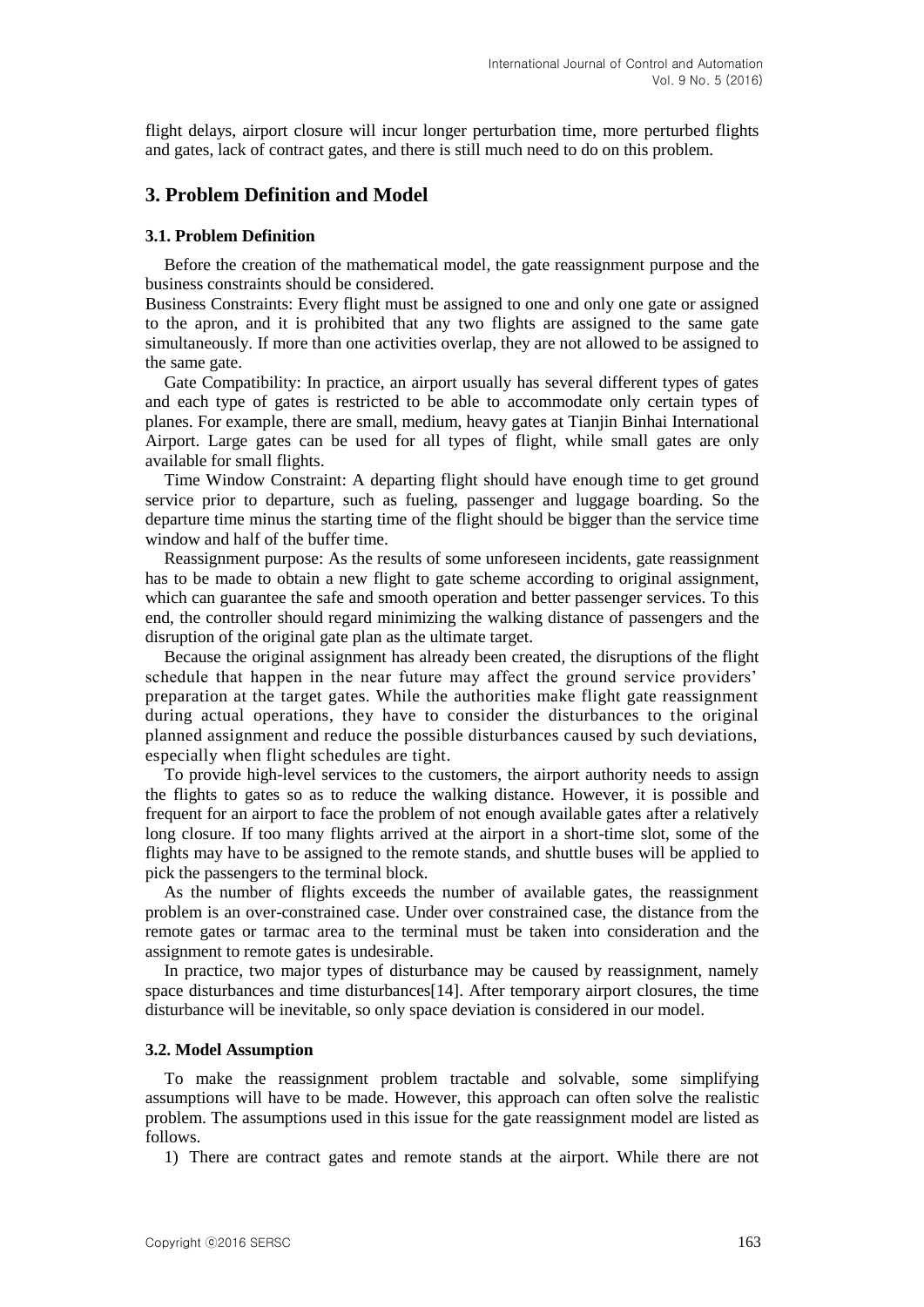contract gates available, the remote gates are sufficient. If a flight can not get a contract gate, it can definitely get a remote one. All the remote gates are defined as a dummy gate with infinite capacity in our model.

2) Flights are classified into 3 types: Heavy, Middle, and Little, so do the gates. Large flights normally are not allowed to park at a small gate or a middle gate, while a big gate is available for small flights. While it comes to the dummy gate, it can hold any types of flights.

3) The planned gate assignment and flight schedule indicating the flight arrival and departure time is known in advance.

4) For simplicity, the apron traffic constrains, such as push-out conflict and neighboring of flights, are not considered.

It needs to mention that during the period of closure (i.e. between the closing time and the reopening time) some flights that are originally scheduled to use gates at the airport may change their plan and fly to nearby airports. These kinds of flights are not considered in our model.

## **Parameters Definition**

To illustrate the gate reassignment problem in a mathematical form, the following notation should be define, which would be use throughout this paper. It'd be noted that |X| means the cardinality of an arbitrary set X.

K Set of available contract gates to which the flight can be assigned.

N Set of the flights that have arrived at the airport before the closure and still stay at the gates.

M Set of flights that will arrive in the immediate time slot after the airport reopen.

 $K_i$  Set of gates can't be assigned to flight i for some particular reason, beside gate compatibility restriction.

VK Set of the remote gate, in our model all the remote gates are regarded as a dummy gate with infinite capacity. This denotes that  $|VK|=1$ .

AK Set of all the available gates at the airport.  $AK = K \cup VK$ Parameters

 $A_i$ Expected arrival time of flight i.

 $S_i$  Ground service time of flight i plus the buffer time.

 $F_i$  Type of the flight, if  $F_i = 1$ , then it is small flight; if  $F_i = 2$ , then it is middle flight; if  $F_i = 3$ , then it is heavy flight.

 $G_k$  Type of the contact gate, if Gk =1, then it can only hold small flight; if Gk =2, then it can serve both small flight and middle flight; if  $Gk = 3$ , then it can serve all the flights. The remote stand can hold all types of flights.

 $d_{kk'}$  Distance from gate k to gate k'.

*b* Buffer time between consecutive flights .

 $w_{ij}$  Walking distance for passenger from gate i to gate j, the travel distance from remote stand to any gates is set as twice of the max distance between gates.

 $f_{i,j}$  Number of passengers needed to transfer from flight i to flight j.

*H* Sufficiently large coefficient.

 $x_{ik}$ : Binary variable, with  $x_{ik}$  =1 if flight i is assigned to the gate k, at the original scheme, otherwise  $x_{ik} = 0$ .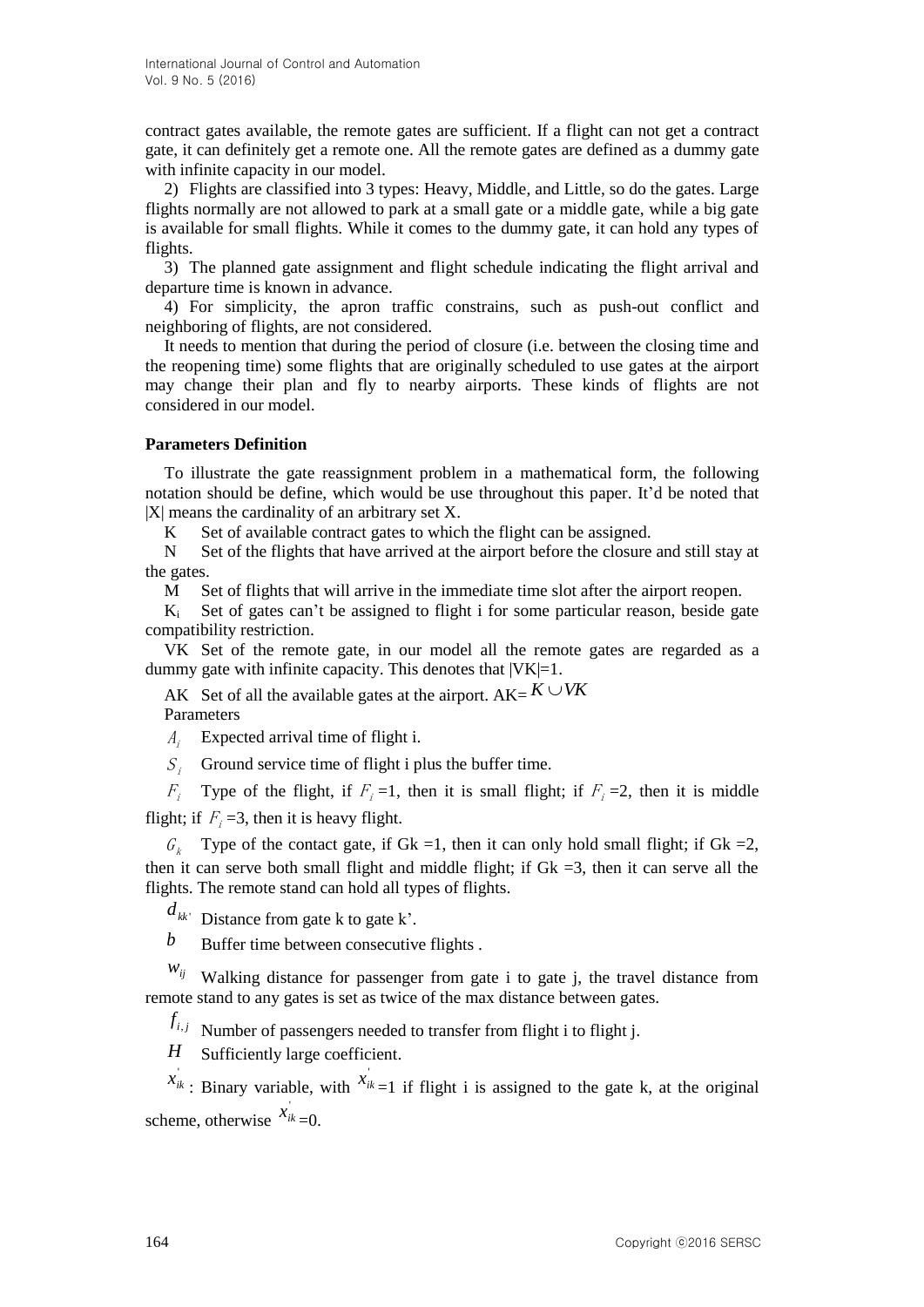#### **Decision Variables**

 $x_{ik}$ : Binary variable, with  $x_{ik} = 1$  if and only if flight i is assigned to the gate k, at the reassignment scheme, otherwise  $x_{ik} = 0$ .

 $z_{ijk}$ : Binary variable, with  $z_{ijk} = 1$  if and only if flight i and flight j are assigned to the gate k and flight j immediately follows flight i at the reassignment scheme, otherwise  $z_{ijk} = 0.$ 

### **Mathematical model**

Through the aforementioned discussion, the airport gate reassignment problem can be formulated as the over constraint resource assignment problem, where gates serve as the limited resources and flights play the role of resource consumers.

$$
Min \t f = \alpha_1 \sum_{i \in M} \sum_{j \in VK} x_{ij} + \alpha_2 \sum_{i \in M} \sum_{k \in AK} \sum_{k \in AK, k \neq k'} \left( \delta_{ik}^+ + \delta_{ik}^- \right) \cdot d_{kk'} + \alpha_3 \sum_{i \in M} \sum_{j \in AK} f_{i,j} \cdot w_{ij} \cdot d_{ij} \cdot x_{ij}
$$
\n(1)

Subject to:

$$
\sum_{j \in AK} X_{i,j} = 1, \qquad \forall j \in M
$$
 (2)

A $\sum_{j \in AK} I_{i,j}$ <br>  $A_j \ge A_j + S_j + H(x_{jk} + x_{ik} - 2) + b,$   $\forall i \in M \cup N, \forall j \in M, \forall k \in K$ (3)

$$
X_{ik} - \delta_{ik}^+ + \delta_{ik}^- = X_{ik}^-, \qquad \forall k \in AK, \forall i \in M
$$
\n(4)

$$
F_i \cdot x_{ik} \le G_k, \qquad \forall k \in K, \forall i \in M \tag{5}
$$

$$
x_{ik} = x_{ik}, \qquad \forall i \in N, \forall k \in AK
$$
 (6)

$$
x_{ik} = \sum_{i \in M} z_{ijk}, \qquad \forall j \in M, \forall k \in K
$$
 (7)

$$
X_{ik} = \sum_{j \in M} Z_{ijk}, \qquad \forall i \in M, \forall k \in K
$$
 (8)

$$
x_{ik} = 0, \qquad \forall i \in M, \forall k \in K_i
$$
 (9)

$$
X_{ik}, X_{ik} \in \{0,1\}, \qquad \forall i \in N \cup M, \forall k \in AK \tag{10}
$$

$$
\delta_{ik}^{+}, \delta_{ik}^{-} \in \{0,1\}, \qquad \forall i \in \mathbb{N} \cup \mathbb{M}, \forall k \in \mathbb{M} \tag{11}
$$

In the objective function (1), the first part is designed to minimize the flights that be assigned to the dummy gate. The second part is designed to minimize the diversion from the original plan. If a flight's original assignment decision has to be adjust, then the impaction to the ground service should be minimized.  $d_{kk}$  is applied in the model so that the flight find the alternate from nearby gates. The last part of the objective function is designed to directly minimize the overall passenger walking distance and guarantee the service level, that's to make sure the flights that assigned to remote stands carry the less number of passengers. The parameters  $\alpha_1$   $\alpha_2$  and  $\alpha_3$  are introduced to balance the importance of the objectives in the objective function.

Constraint (2) is the flight constraint, namely one flight must get a gate to be served. Constraint (3) indicates the gate constrain. H is introduced here to make sure that no more than one flight can be assigned to one contact gate. While it comes to the dummy gate, it proposes unrestricted capacity, and even two overlapped flight activities can be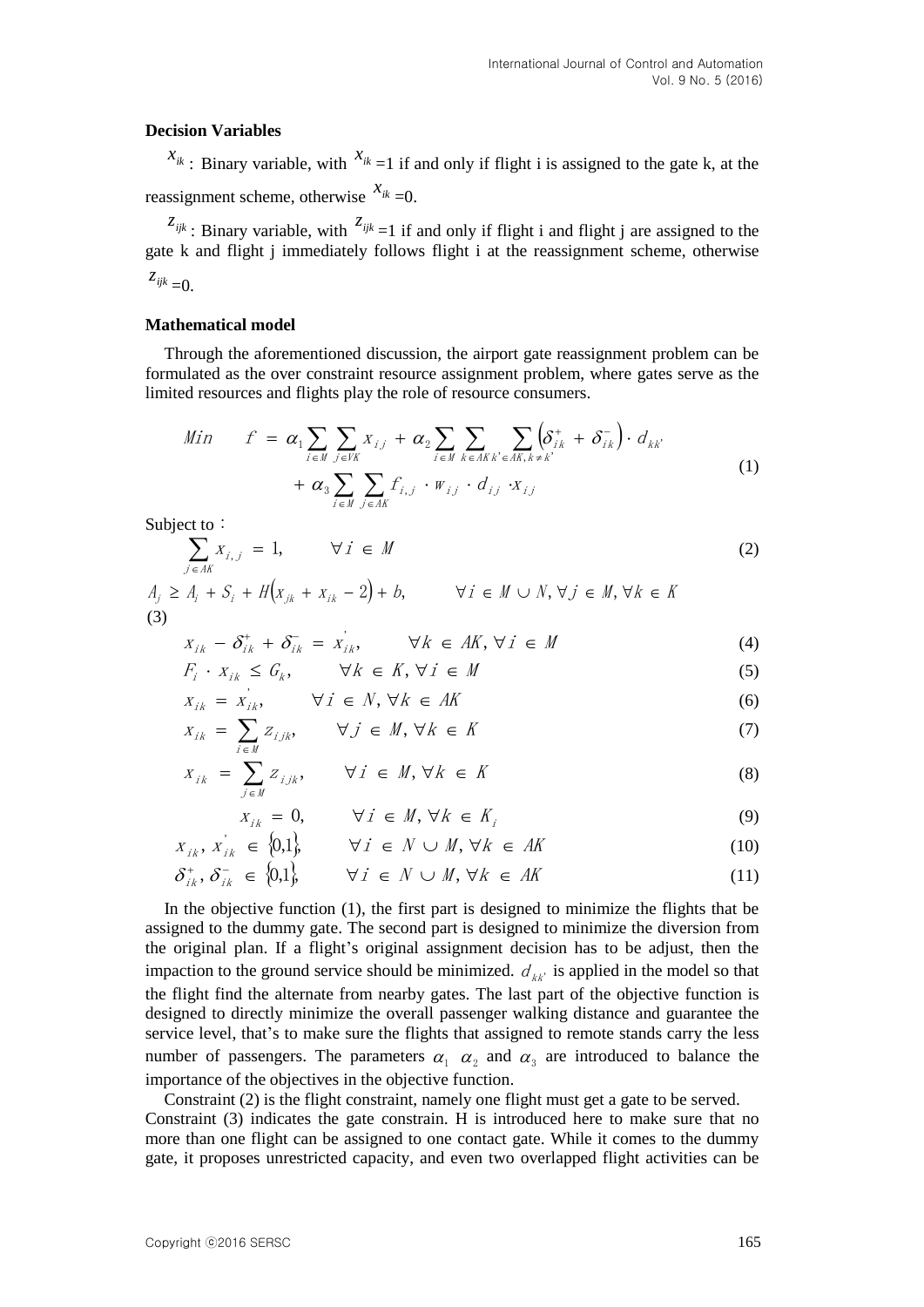assigned to the dummy gate.

Constraint (4) is the balance constrain. Although only  $x_{i,j}$  is choose as the control

variable, but  $\delta_{ik}^+$  and  $\delta_{ik}^-$  will be influenced by  $x_{ij}$  directly.

Constraint (5) is the gate compatibility constrain, which makes sure that a small gate will not hold big flight.

Constraint (6) means that the assignment that have already realized can't be changed over time.

Constraint(7) and constraint (8) stipulate that any flight can have no more than one flight immediately following and at most one immediately preceding flight, at one gate.

Constraint(9) indicates that a flight cannot be assigned to a gates that don't satisfy operation restrictions.

Constraint (10) and constraint (11) specifies the binary requirement for the control variables and state variables.

It should be mentioned that there are some additional constraints in the real operations are out of consideration in the current formulated model. However, such preference constraints can easily be added to the model. In addition, some of the original flights may be delayed or canceled, and the flight delay times due to schedule changes can be calculated outside the model.

## **4. Solution**

As the proposed model is a quadratic assignment problem (QAP), it is one of the great challenges in combinatorial optimization. It is well known that QAP is NP-hard [15]. It was also proved that finding an approximate solution of QAP is also NP-hard and is difficult to solve in short time with an exact method, such as dynamic programming (DP).

#### **4.1. Dynamic Programming**

DP is a powerful technique that can be used to solve many problems. To solve our problem through DP, the problem has to be broken into a reasonable number of subproblems, in such a way that optimal solutions can be used to the smaller sub-problems, which are typically overlapped, to give us optimal solutions to the larger ones.

The most important items of DP are the stages and the states. To solve our model through DP, the following components are created.

Stages: Without loss of generality, the set of newly arrival flights M are sorted in ascending order concerning their  $A_i$ . If  $A_i = A_j$ ,  $i \neq j$  then it is arbitrarily chosen which flight is first. The arrival times are not necessarily equidistant. There are  $|N|-1$  time periods defined by starting time  $A_i$  and  $A_{i+1}$ . Hereby period i defines the time span between time points i and i+1, because the randomness of the flight.

The time periods might be of different length and in general they do not correspond to the ground times of the flight activities.

1) A decision function for each period, whose codomain depends on the state of the period. At each stage, the assignment of flight has to be decided, to minimize the subproblem.

2) An objective function for each period. This corresponds to the preference value of the flight activity that has to be assigned in the according period. The sum of the period objective functions is the overall objective function. Each period objective function only depends on the period decision function.

3) For each period, there is a state variable, which only depends on the decision and the state of the previous period, i.e. a transformation function describes the transition from state i-1 to i.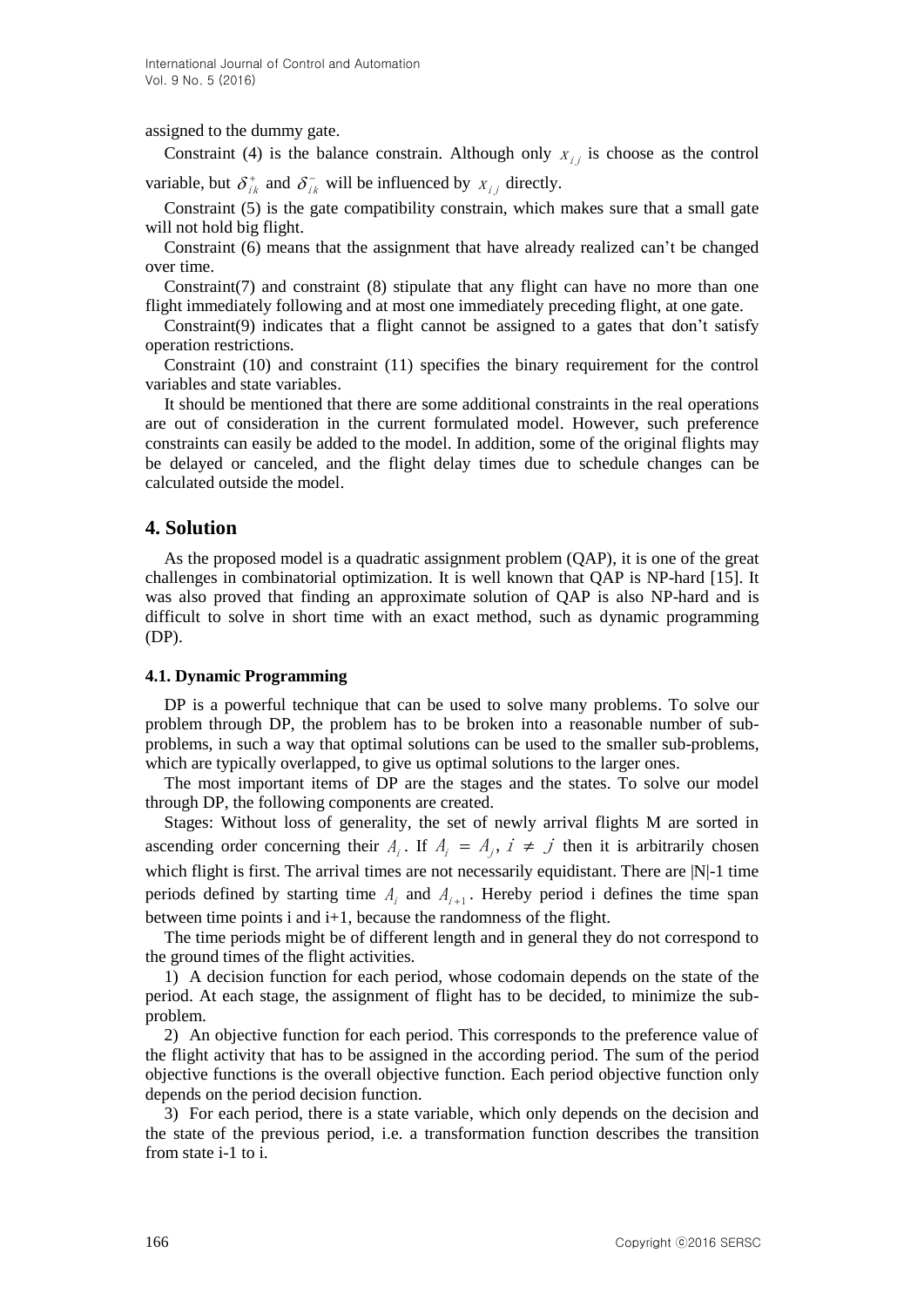State variables: state of gate j at stage i can be defined as  $c_{i,j}$ , if the gate is busy at stage i then  $c_{ij}$ =1, otherwise  $c_{ij}$ =0. So, the airport state at stage i can be defined as  $C_i = (c_{i1}, c_{i2}, \cdots, c_{i|VK|})$ . The state  $C_i$  only depend on the decision and state of the previous state, it describes which and how long gates are blocked for activity i, considering that previously assigned flight activities might block some gates.

Decision variable at a stage:  $X_i = (0, \dots, 0, 1, 0, \dots, 0)$  is the decision variable, which means that the flight is assigned to the very gate at stage i. In this way, the  $x_{ik}$  can be decided directly, and  $z_{ijk}$  can be determined implicitly.

Forward recursive formula: We have the state transition equation that  $C_{i+1} = t(C_i, X_i)$ , which means that the state of stage i+1 are only affected by the previous state and the decision made at stage i. The stage cost function at stage i can be expressed as  $r_i(C_i, X_i)$ . If an optimal solution to the problem contain within it optimal solution to sub-problems, the forward recursive formula of the reassignment problem can be expressed as

 $f_{i+1}(X_{i+1}) = \min [r_i(C_i, X_i) f_{i-1}(X_{i-1})]$ 

Algorithm complexity: The complexity of DP for this problem depends on the number of gates in all periods. In each period, for a given state, the objective function can be evaluated in linear time. Because the objective function has to be determined for each possible state, it has to be determined at most  $\left( |AK| - 1 \right)^{(|AK|-1)}$  times in each period. Thus, the complexity of the algorithm comes down to  $\Theta \left( \mid M \mid \cdot \mid AK \mid^{|AK|} \right)$ . As can be seen from the results, a high number of available gates increases the runtime drastically.

### **4.2. Improved Tabu Search Algorithm**

As is the case for the DP algorithm, the overall problem is simplified by considering a subset of the full solution space, but convergence of the algorithm to an optimal solution requires a very large number of subset optimal solutions. If an airport with a big number of gates is considered, the performance of DP algorithm will turns to be poor, even with relatively less flights, although it can delivers exact solutions. In practice, a hub airport may accommodate more than 100 flights at the same time. To that end, heuristic method should be applied to get the near optimal solution within a reasonable computing time.

The tabu search (TS) algorithm is a meta-heuristic algorithm introduced by Glover, and is known to be an effective tool for combinatorial optimization problems. In our work, two kinds of exchange moves are created in QAP, internal exchange move and apron exchange move.

Internal exchange move: Internal exchange move means the flights that park at contract gates, exchange their position. It need to be mention that under some condition no single flights exchange or consecutive flight pairs exchange can provide feasible solutions. To get feasibly solution at each internal exchange move, the exchange rule should be modified. If no single to single flight move can create a feasibly solution, then many to many move will be take into consideration, which makes moves to be more variable, and more diverse neighborhoods can be search to generate good quality solutions easier.

Apron exchange move: Apron Exchange Move is used to deal with the flights assigned to the apron. In each move, one of the flights, which is currently assigned to the remote gate, exchange its position with a flight that is assigned to a contract gate.

The TS searches the neighborhood of the current solution using short term memory. At each iteration, feasible neighboring moves are evaluated, and a move that improves objective value is used to find the next solution. In each iteration of TS, no less than one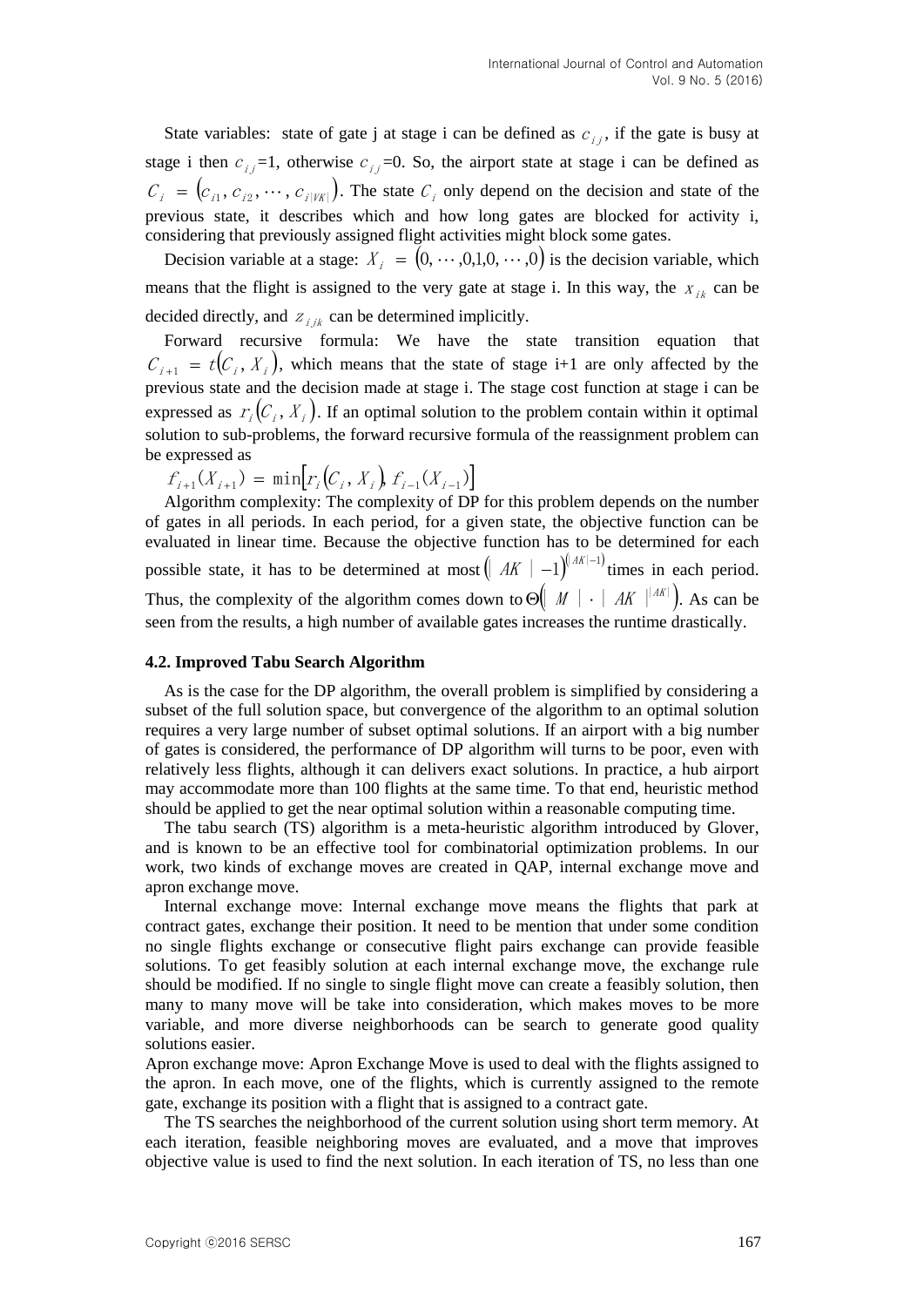move is generated. The move can be one of the above-mentioned moves with a given probability. The neighborhood move is accepted when the objective function value can be improved. If there is no improvement, the solutions can also be accepted with probabilistic criterion.

Greedy strategy: Greedy is a strategy that works well on optimization problems. It follows the problem solving heuristic of making the locally optimal choice at each stage with the hope of finding a global optimum. It is shortsighted in their approach in the sense that they take decisions on the basis of information at hand without worrying about the effect these decisions may have in the future.

Greedy strategy for initial: A good idea is to find a near optimal initial solution to begin the search iteration. A greedy method introduced by Ding *et al.* [16] is applied to get the initial solution. It sorts flights in accordance with the original schedule and current condition and minimize the size of the flights set that are assigned to the dummy gate. There are two cases should be considered.

1) According to the original plan, the flights that be assigned to the remote aprons are assigned to the dummy gate;

2) According to the original schedule, if a gate assigned to a flight is idle, then the flight can take the gate, otherwise the flight will be assigned to the dummy gate.

The greedy solution can not only give us a feasible initial solution, but also help us to speed up the search process, which will be used in the heuristic algorithm.

Greedy strategy in exchange move: In consideration the reassignment purpose, it is most often desirable to make reassignments within the same terminal as which the original assignment was made to avoid extremely big impact on the ground operation. Regardless of the nature of the restriction, the potential optimal solution of this mathematical program may be restricted to a nearby gates subset of the original gate where the best reassignments strategy should be made within the subset, so we concentrate our search on the subset. The choice made by a greedy algorithm may depend on choices made so far but not on future choices or all the solutions to the subproblem. In other words, a greedy algorithm never reconsiders its choices. This is the main difference from dynamic programming, which is exhaustive and is guaranteed to find the solution. By the way, the minimal number of flights left to the remote gate is determined by the greedy algorithm, the " many– many" exchange is unnecessary to apron exchange move.

In order to escape from possible local optima, a random search at other regions is also need to be performed which not only accepts changes that decrease the objective function, but also some changes that increase it. The random search and acceptance is controlled by a probability p.

## **5. Numerical Illustration**

In this numerical illustration, we use simulation to determine the validity of the proposed model and demonstrate the efficiency of the designed algorithm, which can deliver an appropriate solution in relatively short runs. We implement DP algorithm and heuristic algorithm in JAVA and run them on an Intel P4 2.6G with 2 GB RAM in the environment of Microsoft Windows XP.

The example problem is considered in this case study to conduct simulation although the model being developed is independent on the problem structure. The example is drawn partially with minor modifications from a hub airport layout structure. The airport is one of the busiest airport in total passenger traffic in China. The airport has 120 gates and handles more than 1300 daily flights, and only 40 gates are considered in the simulation, one dummy remote stand and 3 contract gates.

Passenger behavior has dynamic pattern in each flight at each day, so we make realistic approximations to simplify the problem to simulate the passenger performance.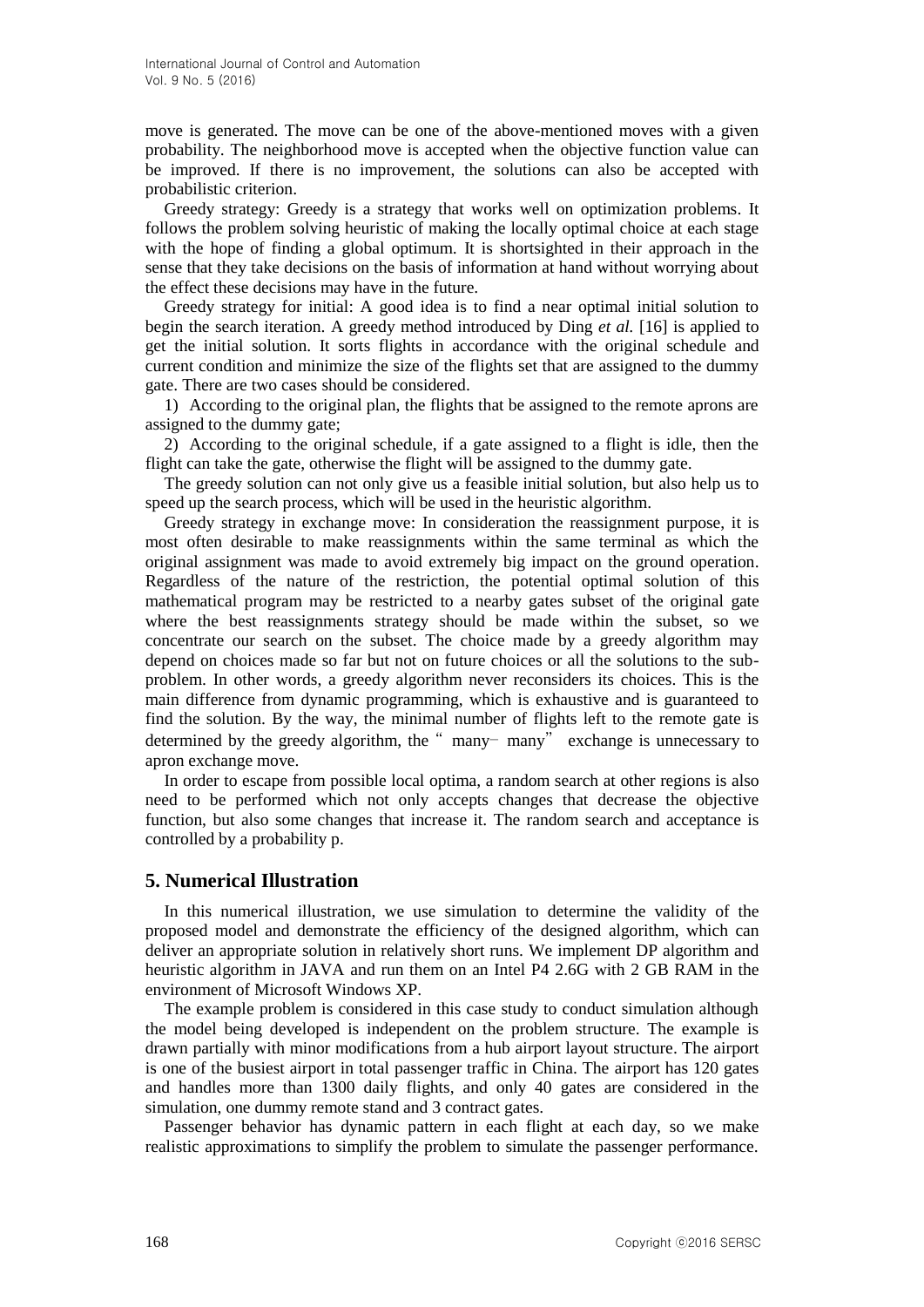Random distributions, obtained from history data, are applied to create passenger transfer between flights, and the passengers are assumed to only walk horizontally or vertically. The distances between gates that used in this example are accurate, yet the number of gates at remote stands is only reflective of the true condition, which is used as for the evaluation of model.

Suppose the airport is shut down at 8:0 AM and reopen at 9AM, for serious weather condition, and it's hypothesized that upon the reopen of the airport, the set of information of flights become known. In different cases, the quantities of flights that need to be assigned vary from 175 to 245, and the original gate assignment theme turns infeasible, and reassignment of the gates turns inevitable. The actual arrival time of flight i is randomly generated in the interval  $[A_i, A_i+10]$ . This interval models a flight landing every 10 min and the average service time of different kinds of flights are showed in Table 1. Such kind of service performance is very typical at large airports of China.

| Type          | Service time(min) |
|---------------|-------------------|
| Heave flights | 60                |
| Large flights | 50                |
| Small flights | 40                |

|  |  |  | <b>Table 1. Service Time</b> |  |
|--|--|--|------------------------------|--|
|--|--|--|------------------------------|--|

#### **Results and Analysis**

Evaluation of the proposed model given in this issue is different from the validation of classical models, brute-force method cannot be regarded as a standard. An acceptable model is one that can create better solution than current manual way, while the validation objective of other classical models is to determine the model represents reality. To validate the proposed mathematical model, we also use the airport manual method to create the reassignment scheme. For the simulation test, several scenarios are generated and the scenarios are not only imputed to the model and solved by DP algorithm and improved TS algorithm, but also presented to a group gate manager and solved manually. To judge the quality of the reassignment scheme, we evaluate the solutions through the proposed target function(1), as can be seen in Table 2. As is showed in the table, the max relative error of improved TS algorithm is 3.29% and the average relative error is 1.30%, while it comes to the manual results, the max relative error is 17.90% and the average relative error is 10.58%. Although the improved TS algorithm cannot get the optimal solution as DP, the results of this algorithm can also generate better results than the experienced gate managers. Most of results we get under different cases, the relative error converged to within 1.5%, which is good enough in terms of solution quality.

|  |  |  |  | Table 2. Results of Objective Function |
|--|--|--|--|----------------------------------------|
|--|--|--|--|----------------------------------------|

| Expe           | Quantity | Manual          | DP             | <b>Improved TS</b> | Difference         | Difference             |
|----------------|----------|-----------------|----------------|--------------------|--------------------|------------------------|
| rime           | of       | results $(r_M)$ | $results(r_D)$ | $results(r_I)$     | between $r_M$ and  | between $rM$ and       |
| nt             | flights  |                 |                |                    | $r_D(D_D=r_D-r_M)$ | $r_I(D_I = r_I - r_M)$ |
|                | 175      | 31.84           | 28.73          | 29.32              | 3.11               | 0.59                   |
| $\overline{2}$ | 180      | 31.54           | 29.15          | 30.11              | 2.39               | 0.96                   |
| 3              | 185      | 38.57           | 30.14          | 30.78              | 8.43               | 0.64                   |
| $\overline{4}$ | 190      | 32.95           | 31.72          | 31.78              | 1.23               | 0.06                   |
| 5              | 195      | 36.71           | 32.53          | 33.17              | 4.18               | 0.64                   |
| 6              | 200      | 36.88           | 34.61          | 34.61              | 2.27               | $\mathbf{0}$           |
| 7              | 205      | 38.17           | 35.41          | 36.13              | 2.76               | 0.72                   |
| 8              | 210      | 41.64           | 36.42          | 37.04              | 5.22               | 0.62                   |
| 9              | 215      | 39.31           | 36.72          | 37.14              | 2.59               | 0.42                   |
| 10             | 220      | 39.87           | 37.31          | 37.91              | 2.56               | 0.6                    |
| 11             | 225      | 45.43           | 42.75          | 43.1               | 2.68               | 0.35                   |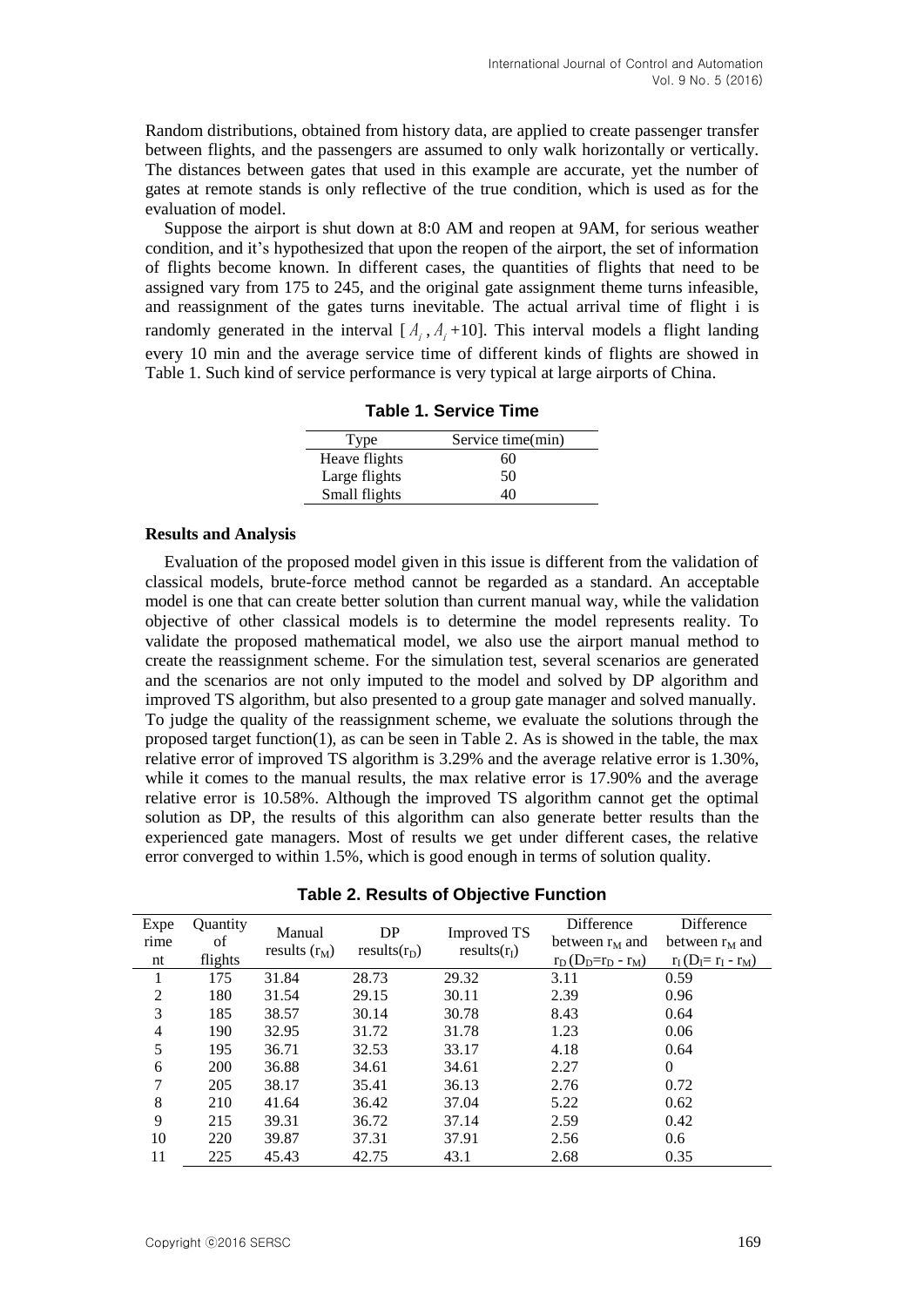

**Figure 1. Proportion of Flights Assigned to Remote Apron**

As can be seen from Figure 1, in comparing with the optimal results that we get through DP algorithm, the results of improved TS algorithm is rather promoting. In most cases, the performance of the improved TS algorithm is exactly equals to that of optimal solution. The max relative error is only 3.2%, and the average relative error is 0.4%. When it comes to the manual method, the max relative error and average relative error are 10.0% and 6.9%. With the increase of the flight quantity, after the reopen of the airport, more flights will be assigned to remote apron, but the performance of the algorithm outperform the manual counterpart.



**Figure 2. Ratio of Disturbed Flights to Total Flights**

With the increase of the flight quantity, which means the airport experience longer closure, in these cases, even the optimal solution considerably deviates from the planned gate assignment scheme. As can be seen from Figure 3, the proportion of flights, reassigned by DP algorithm, which need to be reassigned raises from 10.2% to 53.7%, and we can get similar results through improved TS algorithm. As size of the problem increase, the gap between the optimal results and the manual method is obviously, which means that there are difference between the object and the optimal solution. In average, the manual method yields 3.1 unnecessary gate changes on each reassignment. The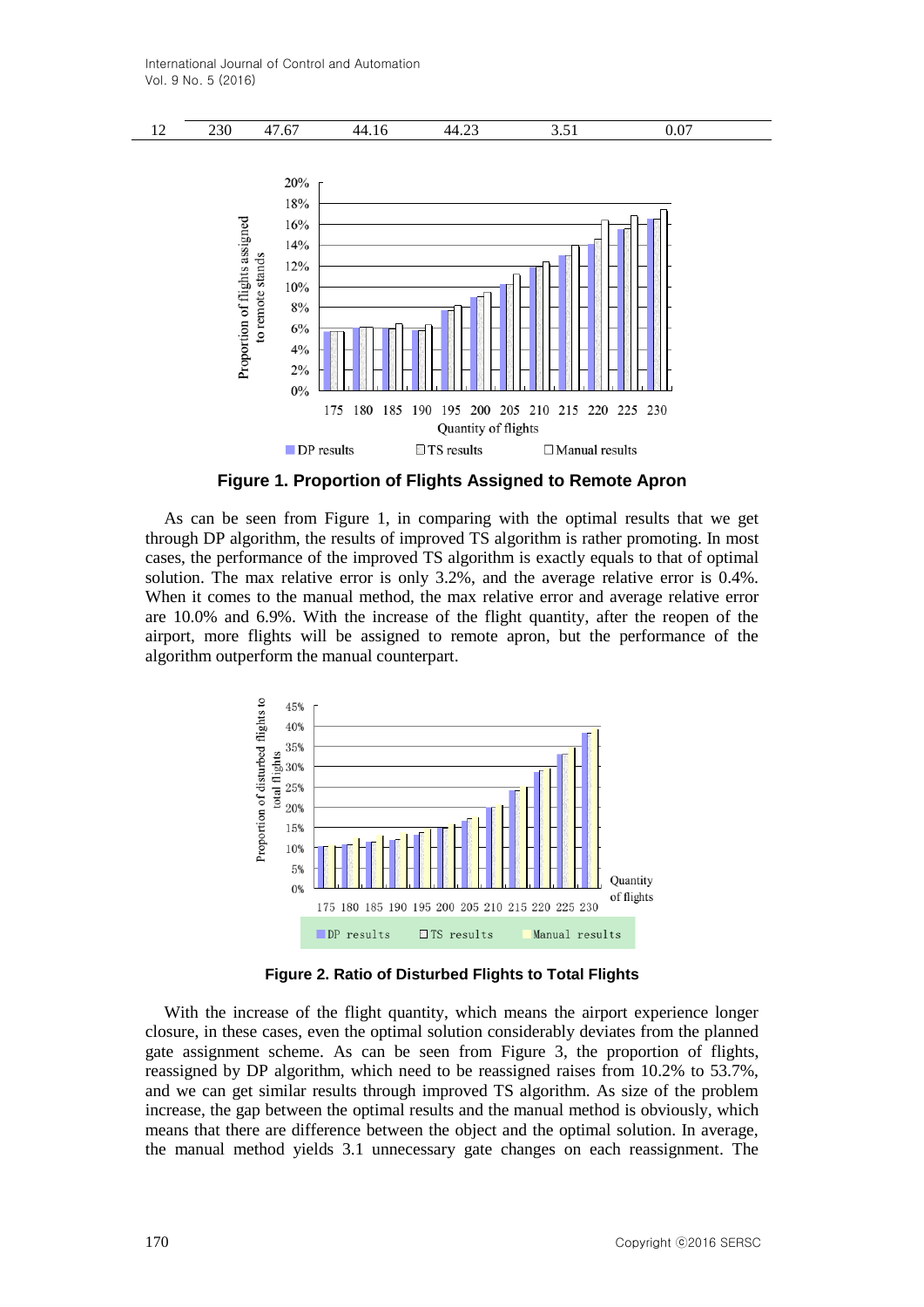tendency of overall passenger walking distance are exactly same, so the detail results are not provided.

A validated method should be able to yield an appropriate scheme in reasonable runs, but the exact time cost of reassignment process conducted by experienced gate managers is hard to get, because the managers often need to get the flights information in advance, and nobody can judge at which time point do they reach an agreement on the final solution. So, we only present the results of improved TS algorithm and the original TS algorithm, which don't apply greedy strategies.

| Experiment | Number of<br>flights | Number of<br>gates | <b>Improved TS</b><br>time $costs(s)$ | original TS<br>time $costs(s)$ |
|------------|----------------------|--------------------|---------------------------------------|--------------------------------|
| 1          | 100                  | 15                 | 7.79                                  | 7.88                           |
| 2          | 150                  | 20                 | 21.34                                 | 21.43                          |
| 3          | 200                  | 25                 | 51.36                                 | 45.67                          |
| 4          | 250                  | 30                 | 85.07                                 | 76.51                          |
| 5          | 300                  | 35                 | 167.66                                | 121.92                         |
| 6          | 350                  | 40                 | 297.65                                | 212.78                         |
| 7          | 400                  | 45                 | 472.69                                | 312.25                         |
| 8          | 450                  | 50                 | 683.12                                | 407.55                         |
| 9          | 500                  | 55                 | 992.70                                | 531.83                         |
| 10         | 550                  | 60                 | 1349.84                               | 714.80                         |

**Table 3. Results of Time Costs** 

As can be seen from the Table 3, in this set of test cases, when the size of the problem is small, the improved TS algorithm does not get better results than the original TS algorithm, which does not apply greedy strategy, and the greedy strategy even leads relatively longer time costs. When it comes to problem with large scale, the application of greedy does make sense, which speeds up the search process, and the improved TS algorithm shows an obvious shorter running time. For the DP algorithm, as the size of the problem increase, especially the increase of gates, the time costs increase drastically, and can't provide a solution in reasonable runs, so, the DP approach still have trouble to be applied to arbitrarily large airports with many gates and busy traffic.

From these results, we conclude that the gate reassignment model offered a significant improvement over the current manual method, making it very efficient for real-time operations. These results also show that the model can be efficiently solved using improved TS algorithm.

## **6. Conclusion**

The paper presents a new idea for the airport gate reassignment problem in response to temporary airport closure. Through our primary objective is to minimize the overall impact on the ground operation that reduce the overall distance between the original scheme and the new schedule, we have also attempted to improve the passenger's satisfaction by minimizing the overall walking distance. First the problem is formulated as an over constraint resource assignment problem, then it is reformulated as a DP problem and the complexity of the algorithm is evaluated. To solve the large scale problems within a reasonable time bound, a hybrid heuristic algorithm is designed through mixing of greedy strategies and TS algorithm. At last, numerical simulation results demonstrate the effectiveness and efficiency of the model and the improved TS algorithm, the results can be applied in real time. According to the test results, we can draw some conclusions. (1) Compared to the manual assignment, this model can reduce